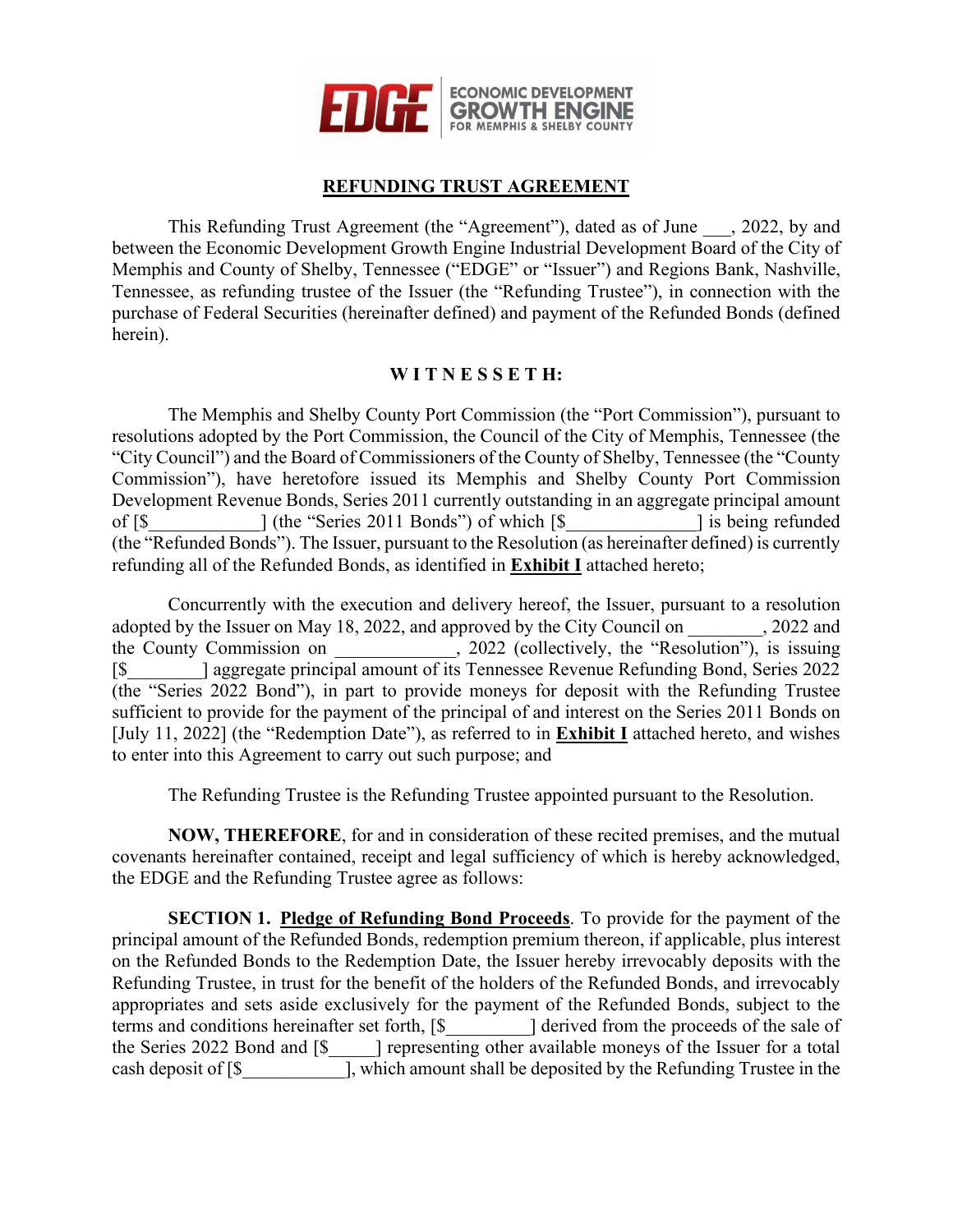Refunding Trust Fund hereinafter referred to, and the Refunding Trustee acknowledges receipt of the foregoing amount.

**SECTION 2. Establishment of Fund; Deposits of Moneys and Securities**. There is hereby created and established with the Refunding Trustee a special and irrevocable trust fund designated the "EDGE Tennessee Revenue Refunding Bond, Series 2022 Refunding Trust Fund" (the "Refunding Trust Fund"), to be held in the custody of the Refunding Trustee as a trust fund separate and apart from all other funds of the Issuer or of the Refunding Trustee, for the benefit of the holders of the Refunded Bonds. All moneys and obligations therein (including Federal Securities, as hereinafter defined) set aside and held in trust in the Refunding Trust Fund shall be applied and used solely for the payment of the Refunded Bonds (including principal thereof, redemption premium thereon, if applicable, and interest thereon), subject to Section 4 and Section 10.

#### **SECTION 3. Purchase of Federal Securities**.

(a) The Issuer hereby directs the Refunding Trustee to purchase, on [June \_\_\_, 2022], with  $\lceil \$\]$  of the amounts held in the Refunding Trust Fund as a result of the deposit thereto pursuant to Section 1 hereof, the securities more fully described in **Exhibit II** attached hereto (which are herein referred to as the "Federal Securities"), and to hold [\$\_\_\_\_\_\_\_\_\_\_\_] in the Refunding Trust Fund as cash and not invested.

(b) The Issuer and the Refunding Trustee hereby acknowledge receipt from Public Financial Management LLC, Memphis, Tennessee (the "Financial Advisor") of a report verifying that the Federal Securities mature as to principal and interest (without regard to any reinvestment of such Federal Securities) in such amounts and at such times as will assure, together with any money held in the Refunding Trust Fund, the availability of sufficient money to make payment of the principal of the Refunded Bonds, redemption premium thereon, if applicable, plus interest on such principal to the Redemption Date.

(c) The Issuer and the Refunding Trustee hereby agree, solely in reliance upon the report provided by the Financial Advisor referred to in Section 3(b) hereof, that the Federal Securities mature as to principal and interest (without regard to any reinvestment of such Federal Securities) in such amounts and at such times as will assure, together with any money held in the Refunding Trust Fund, the availability of sufficient money to make payment of the principal of the Refunded Bonds, redemption premium thereon, if applicable, plus interest on such principal to the Redemption Date.

#### **SECTION 4. Substitution of Government Securities**.

(a) Moneys deposited with the Refunding Trustee as described in Section 1 hereof and used to purchase the Federal Securities, may, at the written direction of the Issuer, be reinvested in direct non-callable obligations of, or direct non-callable non-prepayable obligations the principal of and interest on which are guaranteed by, the United States of America (the "Substitute Government Securities"), maturing as to principal and interest in such amounts and at such times as will assure the availability of sufficient moneys to make payment of the principal amount of the Refunded Bonds, redemption premium thereon, if applicable, plus interest on such Refunded Bonds on the Redemption Date, as set forth in Section 3 hereof; provided, however, that concurrently with such written direction, the Issuer shall provide the Refunding Trustee with (i) a certification of any independent certified public accountant that such reinvestment complies with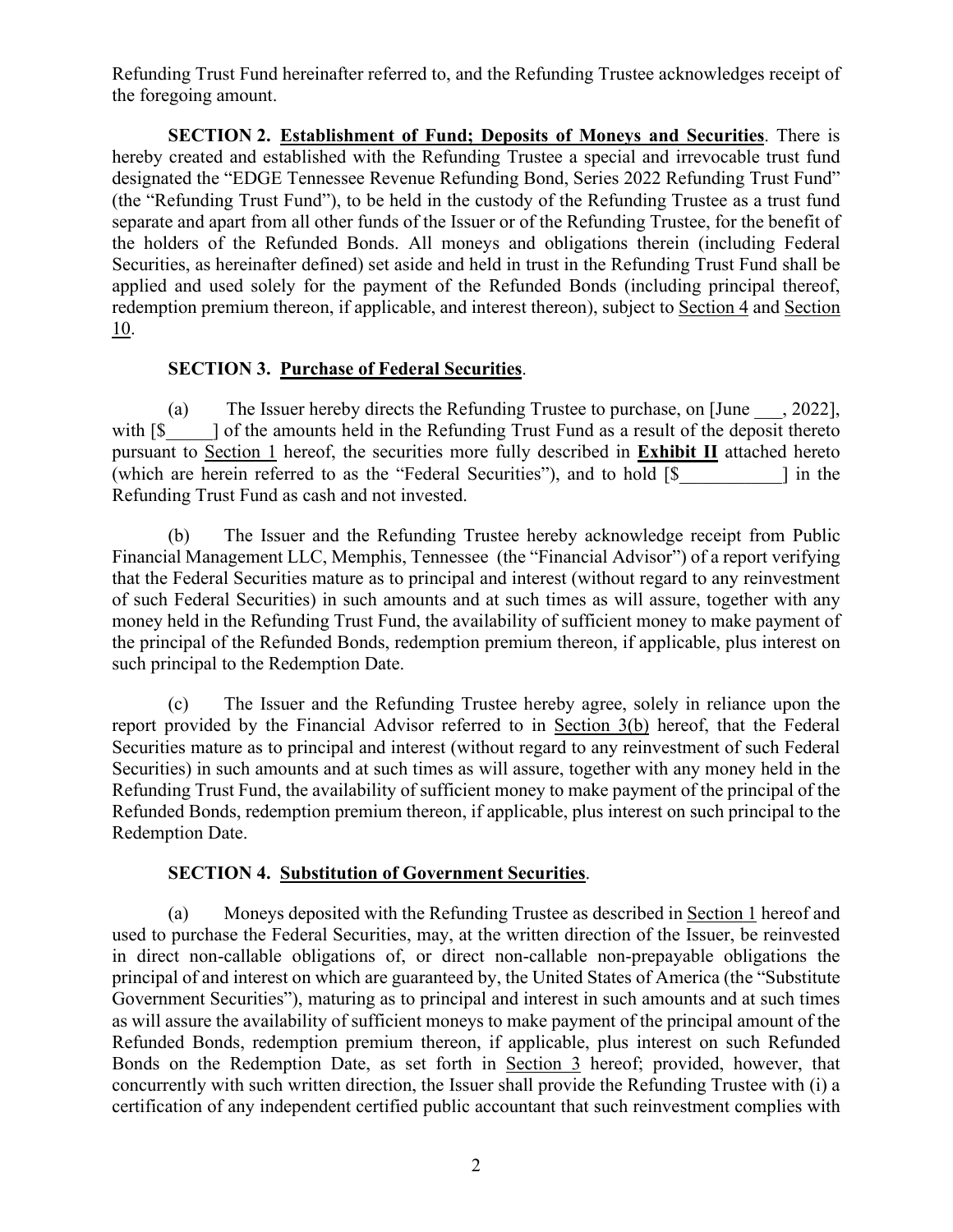this Agreement, including this Section 4(a), and assuming that the earnings derived from the Substitute Government Securities either are not reinvested or are reinvested at a rate of 0% per annum, setting forth in reasonable detail the calculations underlying such certification, and (ii) an unqualified opinion of nationally recognized bond counsel to the effect that such reinvestment (A) will not cause any Series 2011 Bond to be subjected to treatment as an "arbitrage bond", as defined in Section 148 of the Internal Revenue Code of 1986 (the "Code") and the regulations adopted under such Section 148, as each is then in effect, and (B) is otherwise in compliance with this Agreement.

(b) Any reinvestment authorized by this Section 4 shall be accomplished by sale, transfer, request for redemption or other disposition of all or a portion of the Federal Securities then held in the Refunding Trust Fund with the proceeds thereof being applied simultaneously to the purchase of Substitute Government Securities, all as specified in the written direction of the Issuer.

**SECTION 5. Report**. Upon final payment of the Refunded Bonds, the Refunding Trustee shall deliver to the Issuer a final report with respect to the Refunding Trust Fund.

**SECTION 6. Payment of Principal and Interest on the Refunded Bonds**. On the respective redemption dates and interest payment dates of the Refunded Bonds, the Refunding Trustee shall transfer sufficient moneys from the moneys held in the Refunding Trust Fund for the payment of the principal, redemption premium, if any, and the interest on the Refunded Bonds becoming due on such dates.

**SECTION 7. Irrevocable Deposit; Express Lien**. The deposit of the moneys and Federal Securities in the Refunding Trust Fund shall constitute an irrevocable deposit in trust solely for the payment of the Refunded Bonds (including principal thereof, redemption premium thereon, if applicable, and interest thereon) on and prior to the Redemption Dates pursuant to the terms of the Resolution and this Agreement. The holders of the Refunded Bonds shall have an express lien on the principal of and interest on the Federal Securities, and on any moneys on deposit in the Refunding Trust Fund, until the proceeds thereof are paid out, used or applied in accordance with this Agreement.

**SECTION 8. Redemption; Notice of Redemption**. The Issuer hereby designates the Refunded Bonds for redemption on the dates and at the prices for the respective series set forth below:

| <b>Series</b> | <b>Redemption Dates</b> | <b>Price</b> |
|---------------|-------------------------|--------------|
| 2011 Bonds    |                         | 100%         |

Such designations for redemption shall be, and are hereby declared to be, irrevocable upon the execution and delivery of this Agreement. The Issuer agrees to direct the Refunding Trustee, as Paying Agent and Registrar for the Refunded Bonds, to cause notices of redemption to be mailed not less than thirty (30) days prior to the respective dates fixed for redemption, by first class mail, postage prepaid, to the holders of the respective Refunded Bonds at their respective addresses appearing on the books of registry kept by the Paying Agent and Registrar for such Refunded Bonds as of the close of business on the forty-fifth  $(45<sup>th</sup>)$  day preceding the date fixed for redemption, in accordance with the resolutions authorizing the issuance of the Refunded Bonds.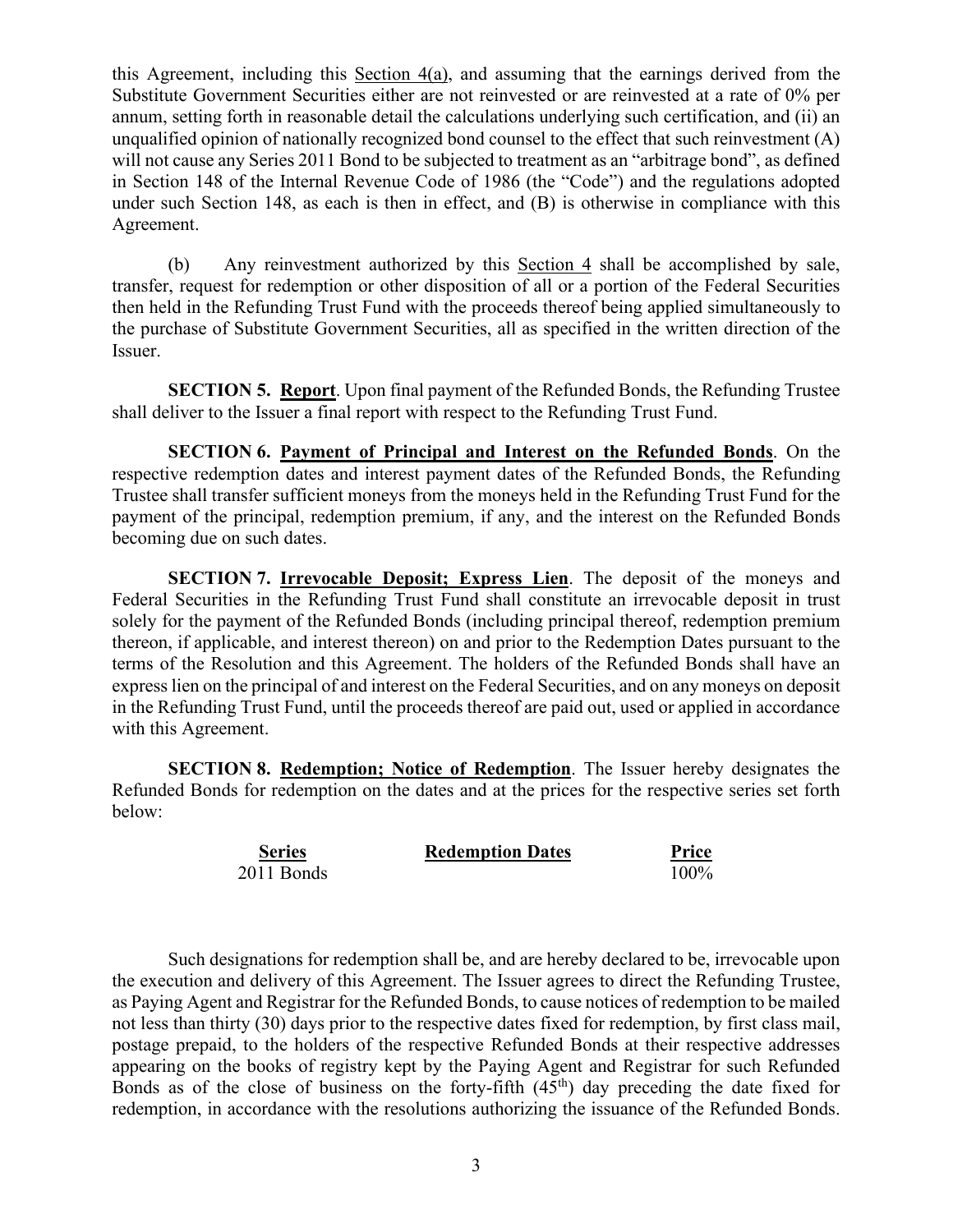The forms of the respective notices of redemption for the Refunded Bonds are set forth in **Exhibit III** attached hereto.

**SECTION 9. Liability of the Refunding Trustee**. The liability of the Refunding Trustee to make the payments required by this Agreement shall be limited to application of the funds deposited with it hereunder. The Refunding Trustee shall not be liable for any loss resulting from any investment made pursuant to this Agreement in compliance with the provisions hereof.

In the event of the Refunding Trustee's failure to account for any of the funds received by it, said funds shall be and remain the property of the Issuer in trust for the holders of the Refunded Bonds as herein provided, and if for any reason such funds cannot be identified, the assets of the Refunding Trustee shall be impressed with a trust for the amount thereof and, to the fullest extent permitted by law, the Issuer shall be entitled to a preferred claim upon such assets until identification of such funds is made.

#### **SECTION 10. Termination; Payment; Income from Federal Securities**.

(a) This Agreement shall terminate on the Final Redemption Date. On and after the Final Redemption Date, any moneys remaining on deposit in the Refunding Trust Fund following payment of principal and interest on the Refunded Bonds shall be transferred to the Issuer.

(b) All income from all Federal Securities in the hands of the Refunding Trustee pursuant to this Agreement which is not required for the payment of the principal and redemption premium, if applicable, of and interest on the Refunded Bonds on the Final Redemption Date shall be paid to the Issuer by the Refunding Trustee, without further authorization or direction.

#### **SECTION 11. Fees of Refunding Trustee and Paying Agent**.

(a) The Issuer shall pay upon request all necessary and proper fees, compensation and expenses of the Refunding Trustee pertaining to the Refunded Bonds, including, without limitation, reasonable compensation for all services rendered in the execution, exercise and performance of any of the duties to be exercised or performed pursuant to the provisions of this Agreement, which compensation shall not be limited by any provisions of law in regard to the compensation of a refunding trustee of any express trust, and all expenses, disbursements and advances incurred or made in accordance with any provisions of this Agreement (including the reasonable compensation and expenses and disbursements of counsel or persons not regularly in the employ thereof). The fees, compensation and expenses of the Refunding Trustee are not expected to exceed dollars (\$  $\qquad$  ). Subject to the provisions of Section 12 of this Agreement, the Refunding Trustee shall be entitled to indemnity from the Issuer against any loss, liability or expense incurred on its part arising out of or in connection with the acceptance or administration of the powers and duties of the trust created pursuant to the provisions of this Agreement, including the cost and expense of defending against any claim or liability in the premises; provided, however, that the Refunding Trustee shall not assert a lien or claim for payment of such compensation, expenses and disbursements of counsel, losses, liabilities and expenses prior to that of the holders of the Refunded Bonds upon any funds held by the Refunding Trustee under this Agreement.

(b) To the extent not paid out of the proceeds of sale of the Series 2022 Bond, the Issuer will pay the amounts described in Section 11(a) when billed from its revenues or other available moneys.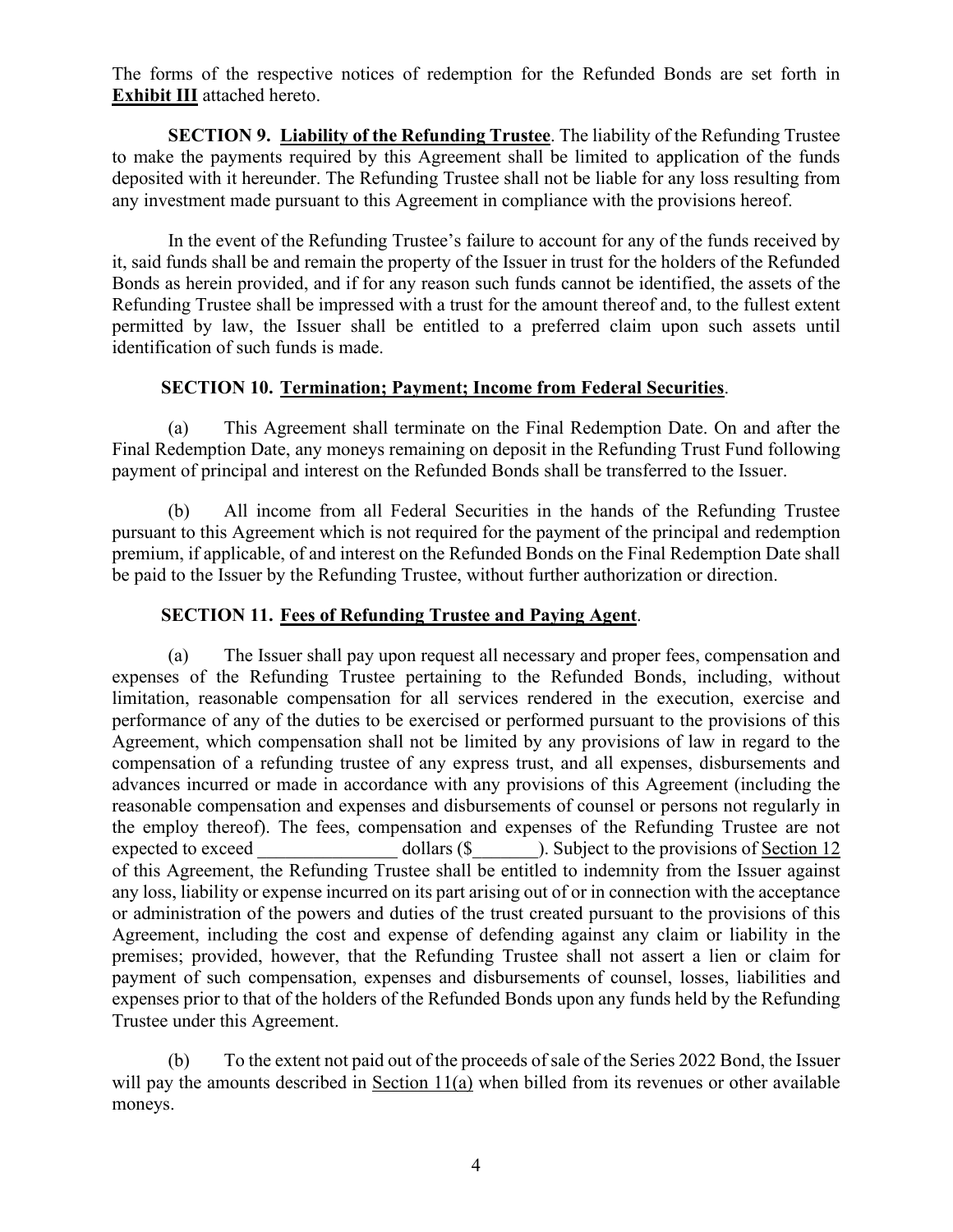(c) The Refunding Trustee, as Refunding Trustee hereunder, acknowledges that the above-specified provisions for payment are satisfactory.

#### **SECTION 12. Duties of Refunding Trustee; Evidence Upon Which Refunding Trustee May Act; Replacement of Refunding Trustee**.

(a) The duties and obligations of the Refunding Trustee hereunder shall be determined solely by the express provisions of this Agreement and the Resolution, and the Refunding Trustee shall not be liable except for the performance of its duties and obligations as specifically set forth herein and therein and to act in good faith in the performance thereof, and no implied duties or obligations shall be incurred by the Refunding Trustee other than those specified herein and therein, and the Refunding Trustee shall be protected when acting or omitting to act in good faith upon the advice of counsel, who may be counsel to the Issuer. The Refunding Trustee acknowledges receipt of a certified copy of the Resolution.

(b) Subject to the provisions of Section 12(a) hereof, the Refunding Trustee may conclusively rely, as to the correctness of statements, conclusions and opinions therein, upon any certificate, report, consent, opinion, notice or other document furnished to the Refunding Trustee pursuant to any provision of this Agreement. Any request, consent, certificate, notice, appointment or other direction made or given by the Issuer to the Refunding Trustee shall be deemed to have been sufficiently made or given by the proper party or parties if executed on behalf of EDGE by an authorized officer thereof.

(c) If Regions Bank shall cease to be eligible to act as Refunding Trustee hereunder or shall resign as Refunding Trustee hereunder and if requested by the Issuer, such Refunding Trustee shall execute such agreements, assignments and other documents as shall be necessary to vest in a successor refunding trustee all the title, rights, duties and obligations of such bank under this Agreement and in the Federal Securities and other funds deposited or to be deposited or received by the Refunding Trustee under this Agreement. Upon acceptance by such successor refunding trustee of the trusts created hereunder and cash and investments held under this Refunding Trust Agreement are transferred to the new Refunding Trustee, all further title, rights, duties and obligations of Regions Bank under this Agreement shall cease and be discharged.

**SECTION 13. Tax Covenant**. Any other provision of this Agreement to the contrary notwithstanding, EDGE hereby covenants with the owners from time to time of the Series 2011 Bonds that it will not use, or permit the use of, any proceeds of the Refunded Bonds or the Series 2022 Bond, or of moneys or funds held by the Refunding Trustee under this Agreement that may be deemed to be the proceeds of the Refunded Bonds or the Series 2022 Bond pursuant to Sections 103 and 141 through 150 of the Code and regulations adopted thereunder, as each is then in effect, in a manner that would cause any of the Refunded Bonds or Series 2022 Bond to be subjected to treatment under said Sections 103 and 141 through 150 as an "arbitrage bond," and to that end the Issuer shall comply with all applicable Internal Revenue Service regulations proposed and promulgated thereunder.

**SECTION 14. Benefit of Agreement; Amendments**. This Agreement is made pursuant to and in furtherance of the Resolution for the benefit of the Issuer and the holders from time to time of the Refunded Bonds. This Agreement shall not be repealed, revoked, altered or amended without the written consent of all such holders and the written consent of the Refunding Trustee; provided, however, that the Issuer and the Refunding Trustee may, without the consent of, or notice to, such holders, enter into such agreements supplemental to this Agreement as shall not adversely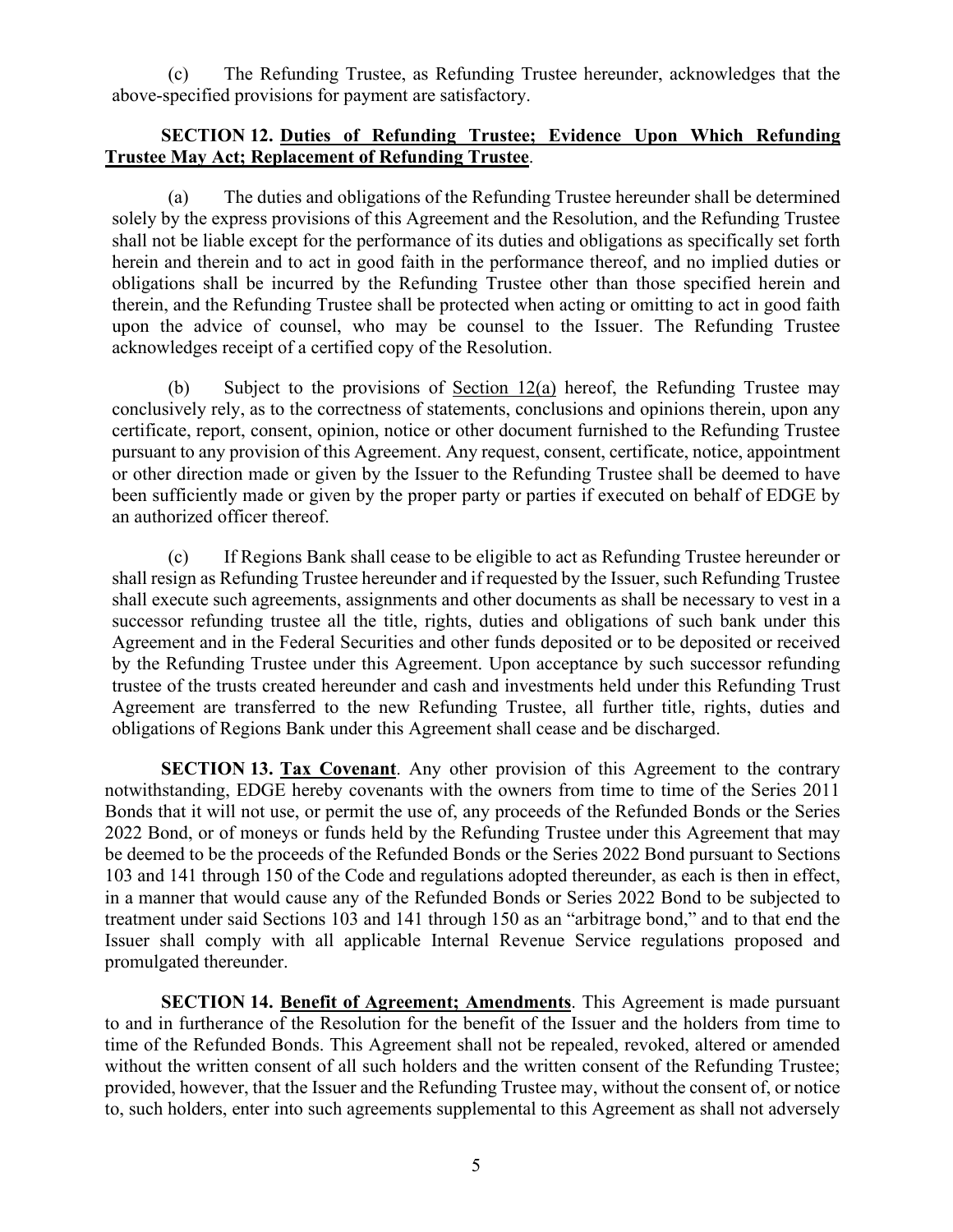affect the rights of such holders and as shall not be inconsistent with the terms and provisions of this Agreement, for any one or more of the following purposes:

(a) to cure any ambiguity or formal defect or omission in this Agreement;

(b) to grant to, or confer upon, the Refunding Trustee for the benefit of such holders any additional rights, remedies, powers or authority that may lawfully be granted to, or conferred upon, such holders or the Refunding Trustee; and

(c) to subject to this Agreement additional funds, securities or properties.

The Refunding Trustee shall be entitled to rely exclusively upon an unqualified opinion of counsel of recognized standing in the field of law relating to municipal bonds with respect to compliance with this Section 14, including (i) the extent, if any, to which any change, modification or addition affects the rights of the holders of the Refunded Bonds, and (ii) the extent, if any, to which any instrument executed hereunder complies with the conditions and provisions of this Section 14.

**SECTION 15. Severability**. If any one or more of the covenants or agreements provided in this Agreement on the part of EDGE or the Refunding Trustee to be performed should be determined by a court of competent jurisdiction to be contrary to law, such covenant or covenants, or such agreement or agreements, or such portions thereof, shall be deemed severable from the remaining covenants and agreements or portions thereof provided in this Agreement, and the invalidity thereof shall in no way affect the validity of other provisions of this Agreement or of the Refunded Bonds, but the holders of the Refunded Bonds shall retain all the rights and benefits accorded them hereunder and under applicable provisions of law.

If any provisions of this Agreement shall be held or deemed to be or shall, in fact, be inoperative or unenforceable or invalid as applied in any particular case in any jurisdiction or jurisdictions or in all jurisdictions, or in all cases because it conflicts with any constitution or statute or rule of public policy, or for any other reason, such circumstances shall not have the effect of rendering the provision in question inoperative or unenforceable or invalid in any other case or circumstance, or of rendering any other provision or provisions herein contained inoperative or unenforceable or invalid to any extent whatever.

**SECTION 16. Laws and Place of Enforcement of this Agreement**. This Agreement shall be construed and interpreted in accordance with the laws of the State of Tennessee and any suits and actions arising out of this Agreement shall be instituted in a court of competent jurisdiction in the State of Tennessee.

**SECTION 17. Definitions**. All capitalized terms used in this Agreement, including the preambles hereto, which are not otherwise defined in this Agreement shall for all purposes of this Agreement have the respective meanings specified in the Resolution.

**SECTION 18. Counterparts**. This Agreement may be executed in several counterparts, all or any of which shall be regarded for all purposes as one original and shall constitute and be but one and the same instrument.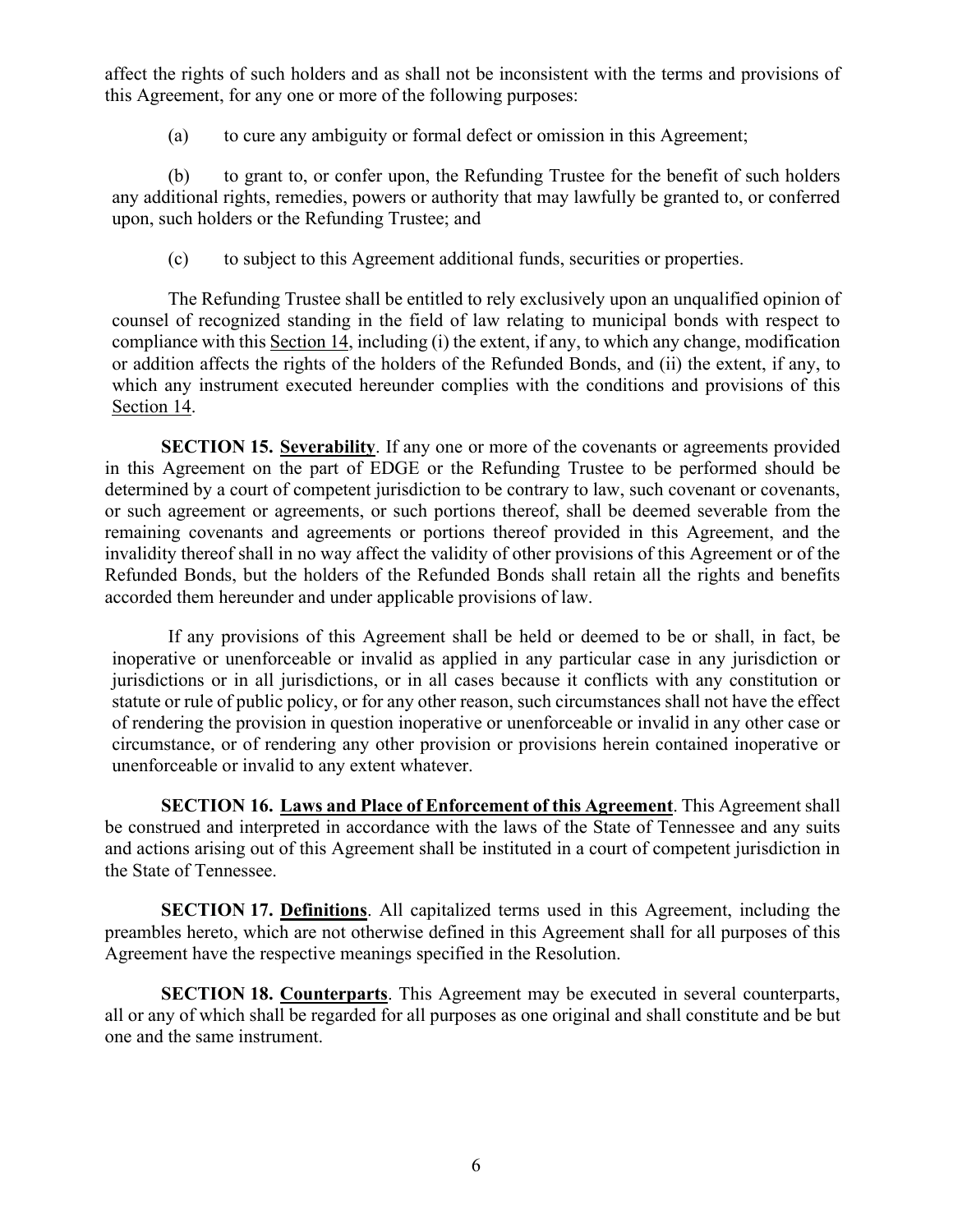**SECTION 19. Section Headings**. The headings of the several Sections hereof shall be solely for purposes of convenience of reference and shall not affect the meaning, construction, interpretation or effect of this Agreement.

[*Signatures on Following Page*]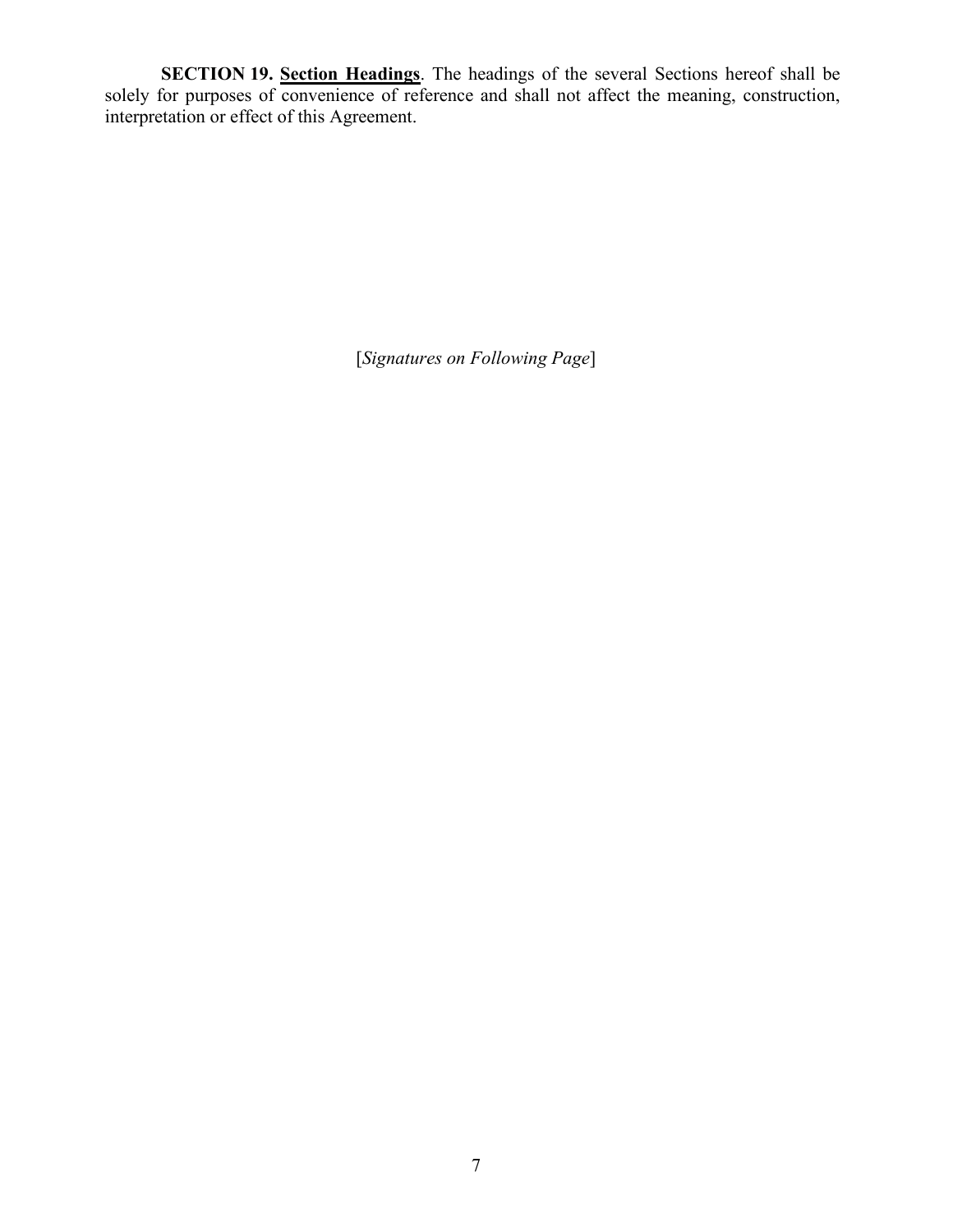[Signature page to Refunding Trust Agreement]

**IN WITNESS WHEREOF**, the parties have caused this Refunding Trust Agreement to be executed by their duly authorized officers as of the date first written above.

#### **ECONOMIC DEVELOPMENT GROWTH ENGINE INDUSTRIAL DEVELOPMENT BOARD OF THE CITY OF MEMPHIS AND COUNTY OF SHELBY, TENNESSEE**

| $\mathbf{D}_{\mathbf{v}}$<br>$\mathbf{v}$<br>ு |       |
|------------------------------------------------|-------|
|                                                | Name: |
| $Tifla$ .<br>1 IU.                             |       |

**ATTEST:**

**Secretary**

**\_\_\_\_\_\_\_\_\_\_\_\_\_\_\_\_\_\_\_\_\_\_\_\_\_\_** 

**REGIONS BANK** Nashville, Tennessee

By:

**Elizabeth Lance, \_\_\_\_\_\_\_\_\_\_\_\_\_\_\_\_\_\_\_**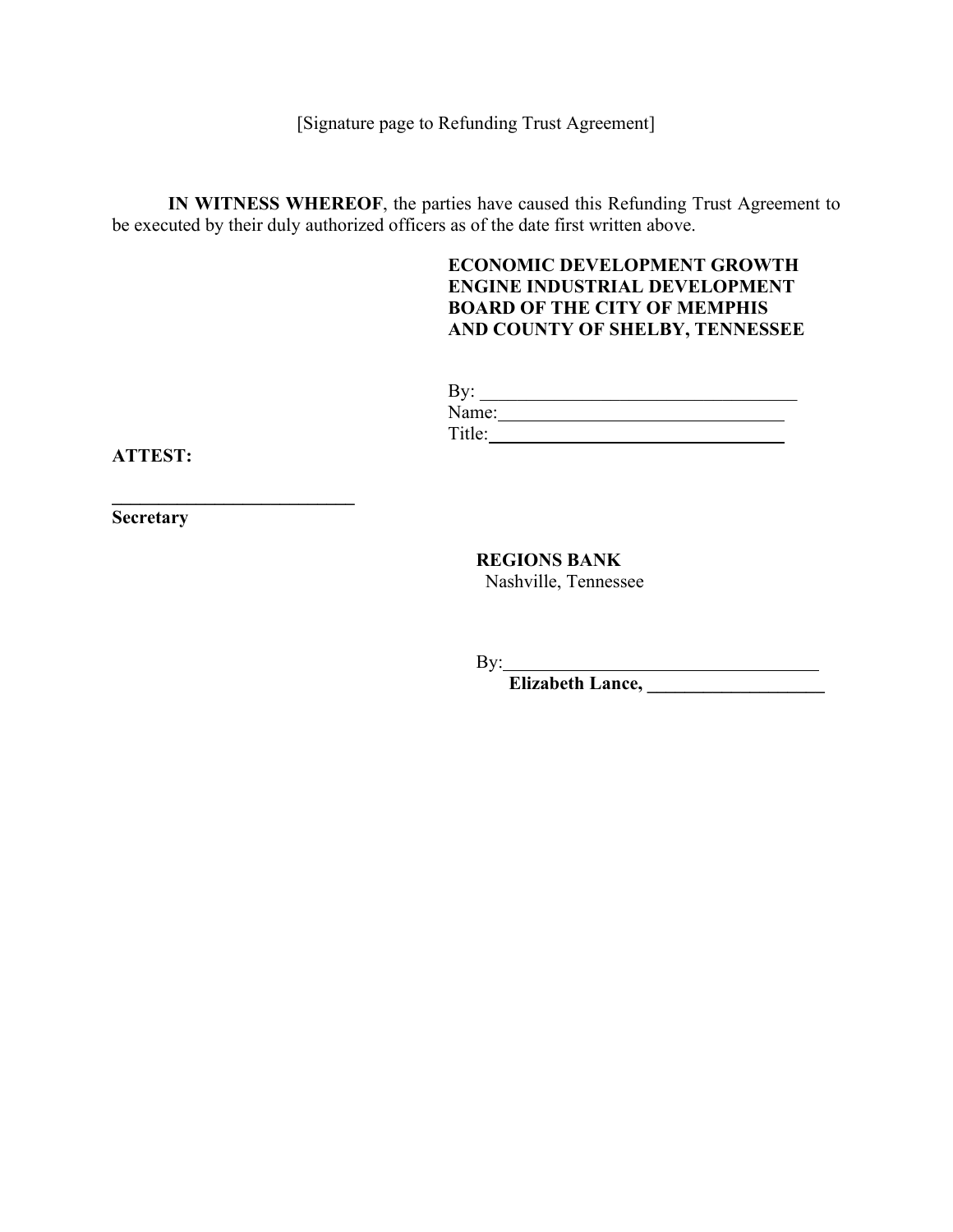# **EXHIBIT I**

### **REFUNDED BONDS**

| <b>Series</b>        | Call<br><b>Date</b> | <b>Interest</b><br>Rates | Principal<br><b>Amounts</b> | Redemption<br><b>Date</b> | <b>Redemption</b><br><b>Price</b> |
|----------------------|---------------------|--------------------------|-----------------------------|---------------------------|-----------------------------------|
| 2011<br><b>Bonds</b> |                     | $\frac{0}{0}$            | \$                          | 07/11/2022                | 100%                              |
|                      |                     |                          | \$                          |                           |                                   |

#### **REFUNDING TRUST REQUIREMENTS FOR THE REFUNDING OF REFUNDED BONDS**

| <b>Period</b><br><b>Ending</b> | <b>Interest</b> | Principal<br><b>Redeemed</b> | <b>Total</b> |  |
|--------------------------------|-----------------|------------------------------|--------------|--|
|                                | \$              |                              |              |  |
|                                |                 | \$                           |              |  |
| <b>Total</b>                   | \$              | \$                           |              |  |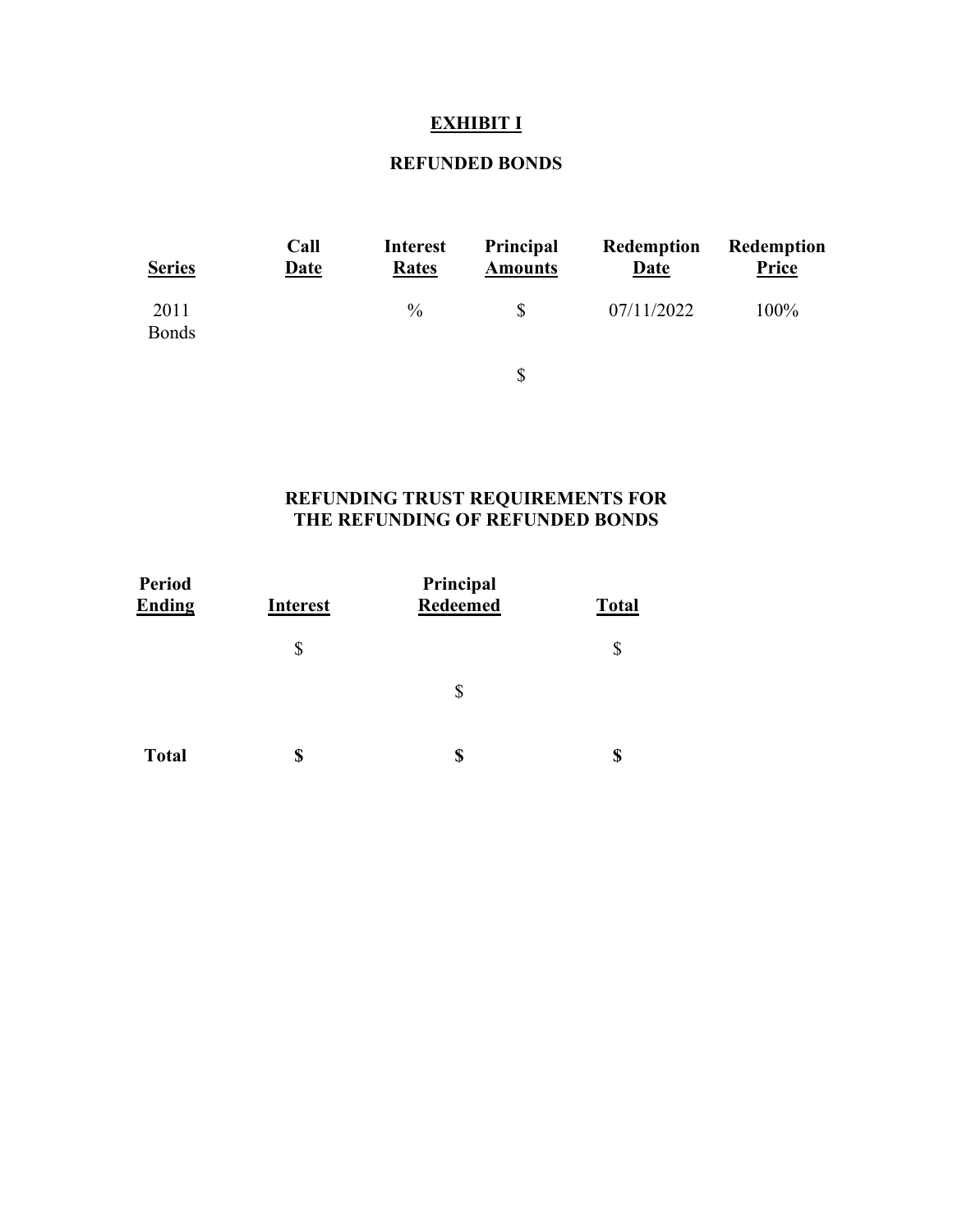## **EXHIBIT II**

### **FEDERAL SECURITIES**

[U.S. Treasury Securities - State and Local Government Series]

| <b>Issue</b><br><b>Dates</b> | <b>Type of</b><br><b>Securities</b> | <b>Type of</b><br><b>SLGS</b> | <b>Maturity</b><br><b>Dates</b> | <b>First</b><br><b>Interest</b><br><b>Payment</b><br><b>Dates</b> | Principal<br><b>Amounts</b> | <b>Interest</b><br><b>Rates</b> | <b>Max</b><br><b>Rates</b> |
|------------------------------|-------------------------------------|-------------------------------|---------------------------------|-------------------------------------------------------------------|-----------------------------|---------------------------------|----------------------------|
|                              | <b>SLGS</b>                         | Certificate                   |                                 |                                                                   | \$.                         | $\frac{0}{0}$                   | $\frac{0}{0}$              |
|                              |                                     |                               |                                 |                                                                   |                             |                                 | $\frac{0}{0}$              |

### **SLGS Summary**

SLGS Rates File

Total Certificates of Indebtedness

\$